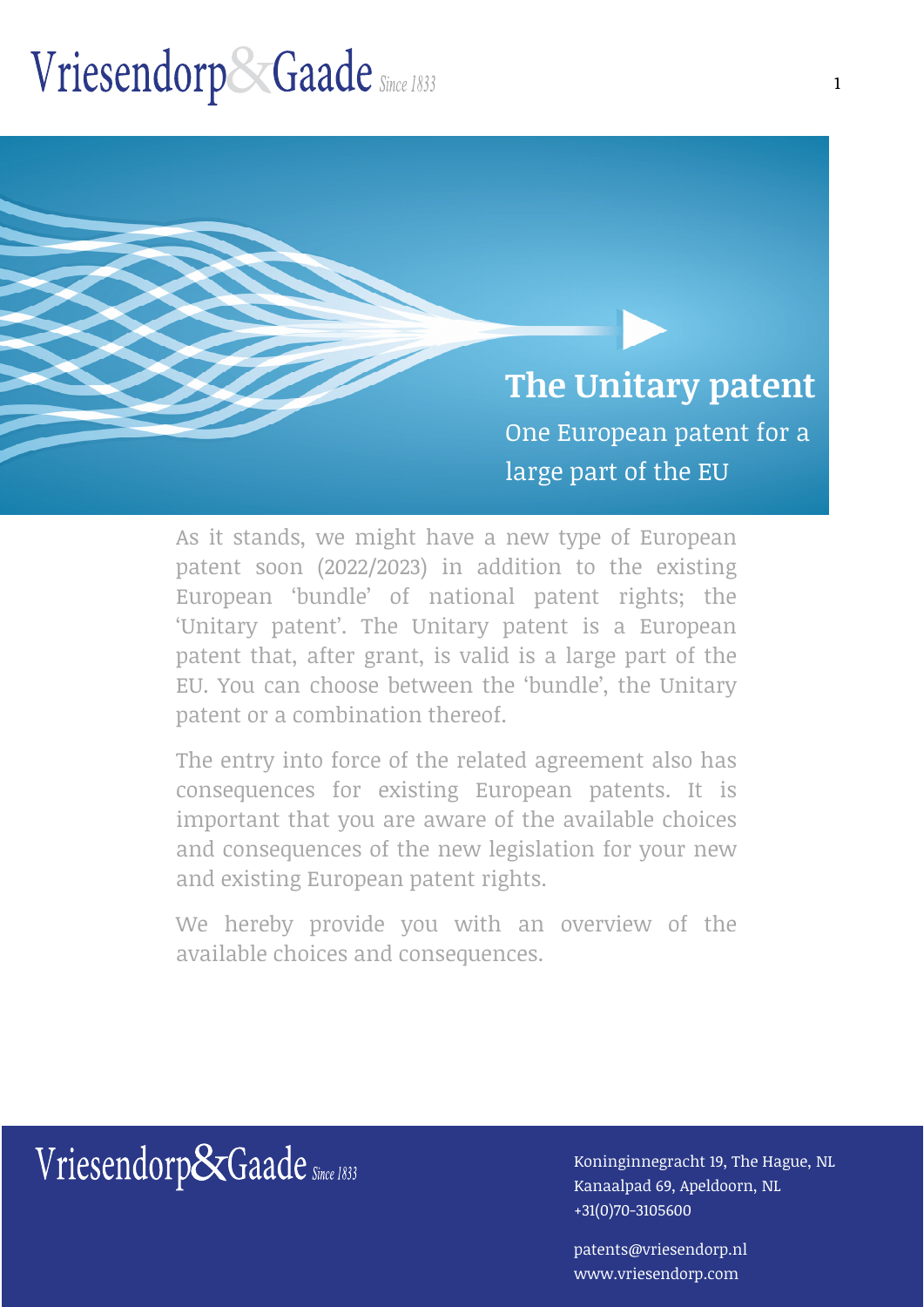

### The difference between the Unitary patent and the existing 'bundle'

According to current regulations, a European patent can be validated per member state, after grant, for a selection of member states of the European Patent Convention. In this way, a European 'bundle' of national patent rights is created. The 'bundle' is not limited to member states of the European Union. The European patent may for example be validated in the United Kingdom and Switzerland, but also in Turkey or Morocco.

In the near future, it will also be possible to validate the European patent after grant with unitary effect, i.e. as a Unitary patent. After grant, the Unitary patent is valid in all EU member states that are participating in the 'Unified Patent Court Agreement' (UPCA). The Unitary patent thus provides an alternative to validating the European patent in the same EU member states individually as part of the aforementioned European 'bundle' of national patent rights. The Unitary patent provides patent protection in a large part of the EU against fewer costs.

The substantive examination procedure of the European patent application remains unchanged. It is only after grant that you may choose for the Unitary patent, one or more countries from the current 'bundle' or a combination thereof.

Disputes regarding the validity of and infringement on the Unitary patent will be delt with by a central court, the 'Unified Patent Court' (UPC), instead of nationally per member state as is the case with the current European 'bundle' of national patent rights. This should lead to more uniform case law.

The Unitary patent however also has some drawbacks. For example, the Unitary patent is not valid in countries which are not within the European Union, such as the United Kingdom, Norway and Switzerland. Moreover, not all of the countries of the European Union have (yet) participated in the Unitary patent. In contrast, these countries are part of the European 'bundle' of national patent rights. Therefore, there is a large discrepancy between the country coverage of the Unitary patent and countries that can be chosen with the 'bundle'.



Kanaalpad 69, Apeldoorn, NL +31(0)70-3105600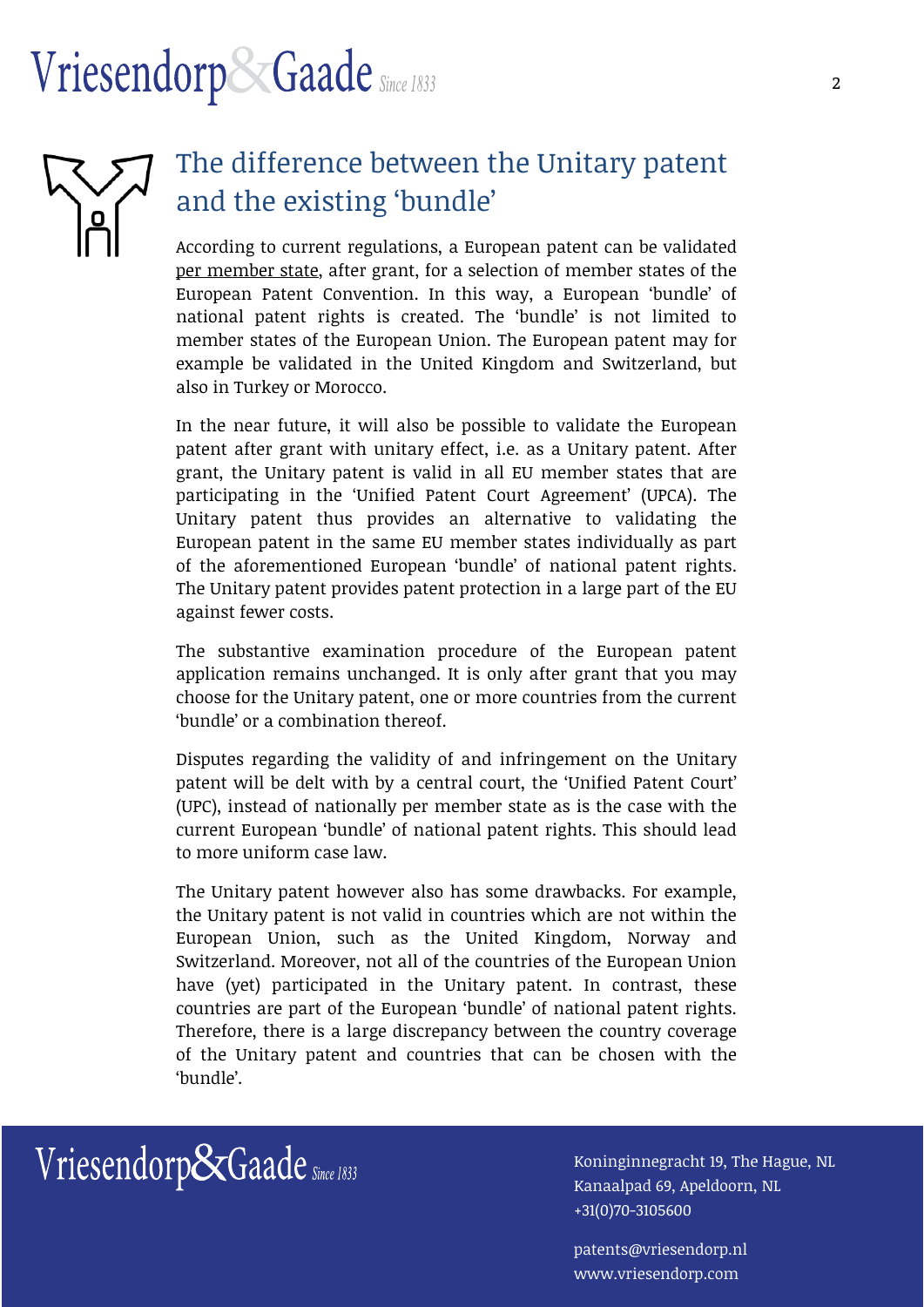In addition, the Unitary patent is not flexible when you want to reduce the country coverage in the future, for example because of the costs, and the Unitary patent may be invalidated in one go by the central court, whereas the European 'bundle' of national patent rights, at this moment, still have to be invalidated per country.

## Wriesendorp&Gaade Since 1833 Koninginnegracht 19, The Hague, NL

Kanaalpad 69, Apeldoorn, NL +31(0)70-3105600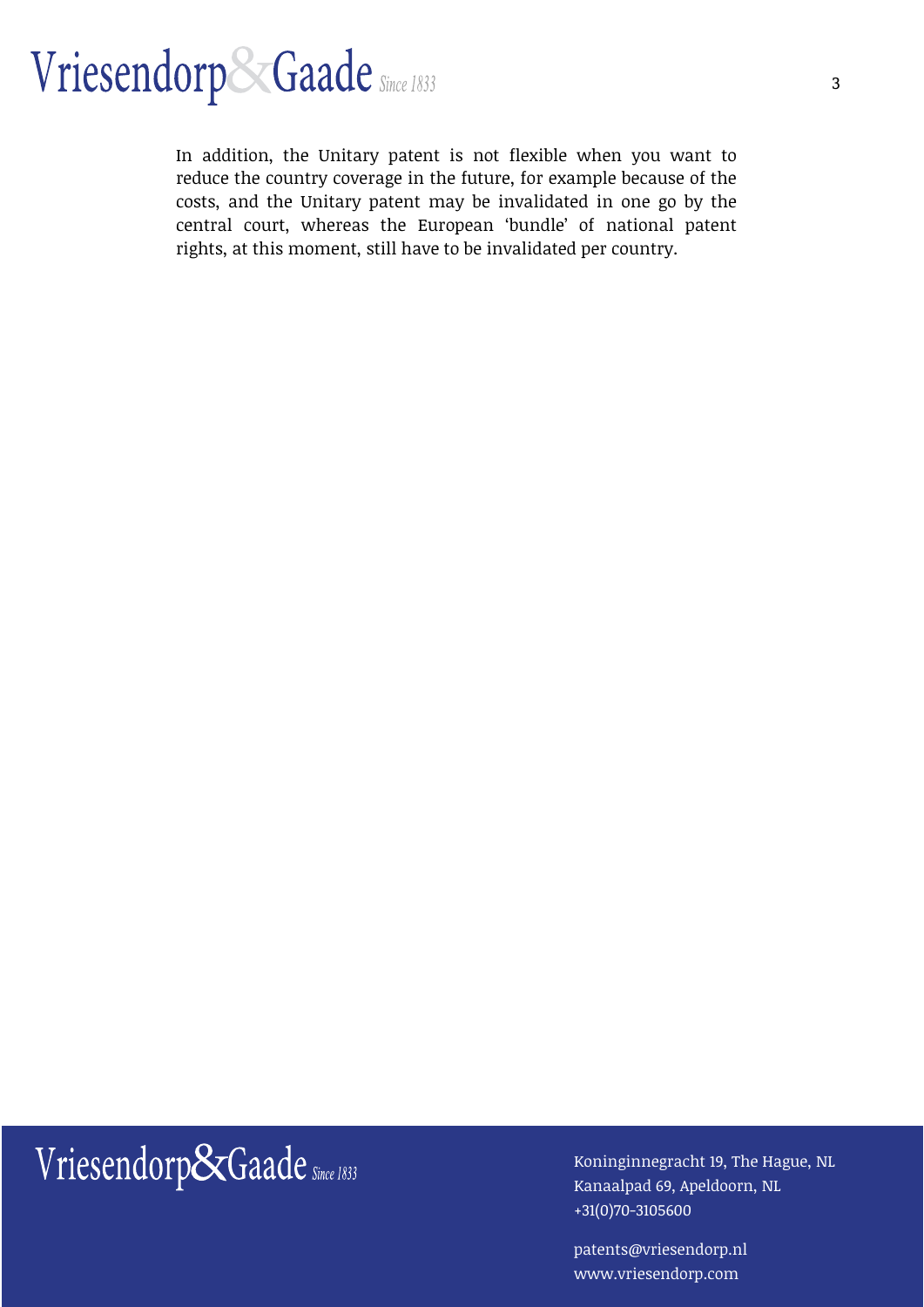### Timeline and key moments

Because Austria was the  $13<sup>th</sup>$  member state to ratify the UPCA on January 18, 2022, a 'Provisional Application Period' (PAP) has started on **January 19, 2022**, to prepare for the Unitary Patent. This period will last for at least 8 months and in any case until Germany deposits its instrument of ratification, after which the start date for the central court can be determined.

3 months before the start date (to be determined), a so-called **'Sunrise' period** will commence. In this period, you as holder of one or more European patent applications and/or European patents needs to take **a number of important decisions to ensure that your interests are secured in the best way possible in the new situation**.



The timeline is as follows:

The 'Sunrise' period will commence **at the earliest on July 1, 2022**. From that moment, the following decisions can be made:

- What to do with pending European patent applications; and
- OPT-IN / OPT-OUT for existing European patents.

However, it is already possible to delay the prosecution of pending European patent applications, even now, in anticipation of the 'Sunrise' period.

The considerations for the decisions above will be explained in further detail hereafter.



Kanaalpad 69, Apeldoorn, NL +31(0)70-3105600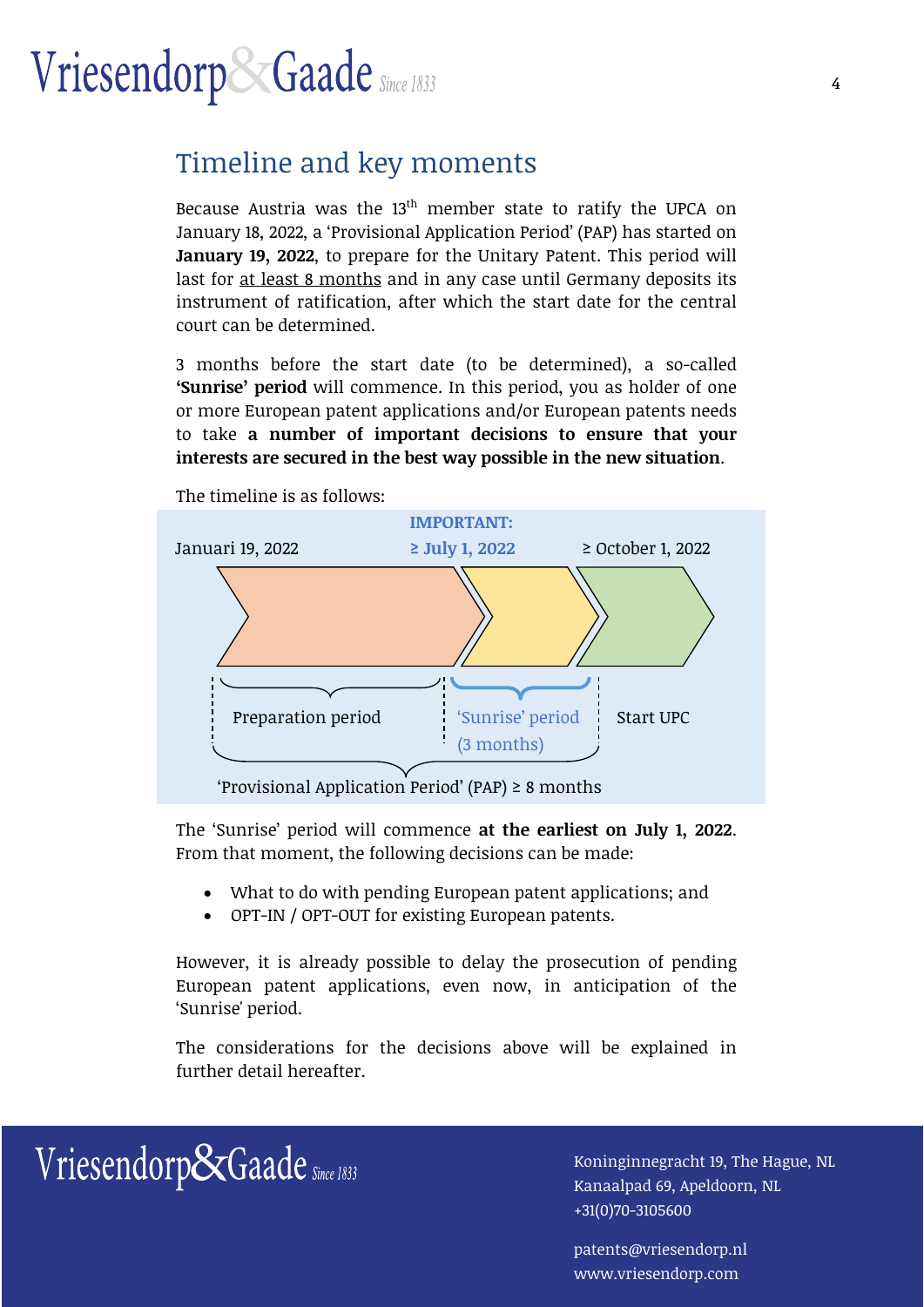### What to do with European patent applications which are still pending?

If you European patent application has not yet been granted or is to be granted soon, you may have the following decisions to consider:

### **Decision 1: Delaying the grant**

A European patent can only be validated as a Unitary patent after the Provisional Application Period (PAP) has ended. If your patent application is still being prosecuted, there are several possibilities to delay the grant procedure so that you can make use of the Unitary patent when it becomes available. For example by late filing of a response to an office action, requesting for an extension of time or using 'further processing'. Your patent attorney can provide you with advice.

As soon as the 'Sunrise' period has commenced (3 months before the start date of the central court, July 1, 2022, at the earliest), a further request can be made to delay the grant.



#### **Our advice:**

**Scenario A:** If you are in doubt if the Unitary patent is the right choice for you, or if you want to keep the option of the Unitary patent open at grant, then please discuss the possibilities to delay the grant with your patent attorney.

**Scenario B:** If you are not interested in the Unitary patent, then there is no need to delay the grant procedure, unless you want to postpone the costs associated with said grant.



### **Decision 2: European 'bundle' of national patent rights, the Unitary patent or both?**

After the start date of the central court, a choice can be made between the European 'bundle' of national patent rights, the Unitary patent or a combination of both.

 $Vriesendorp & Gaade$  Since 1833  $\frac{1}{2}$  Koninginnegracht 19, The Hague, NL

Kanaalpad 69, Apeldoorn, NL +31(0)70-3105600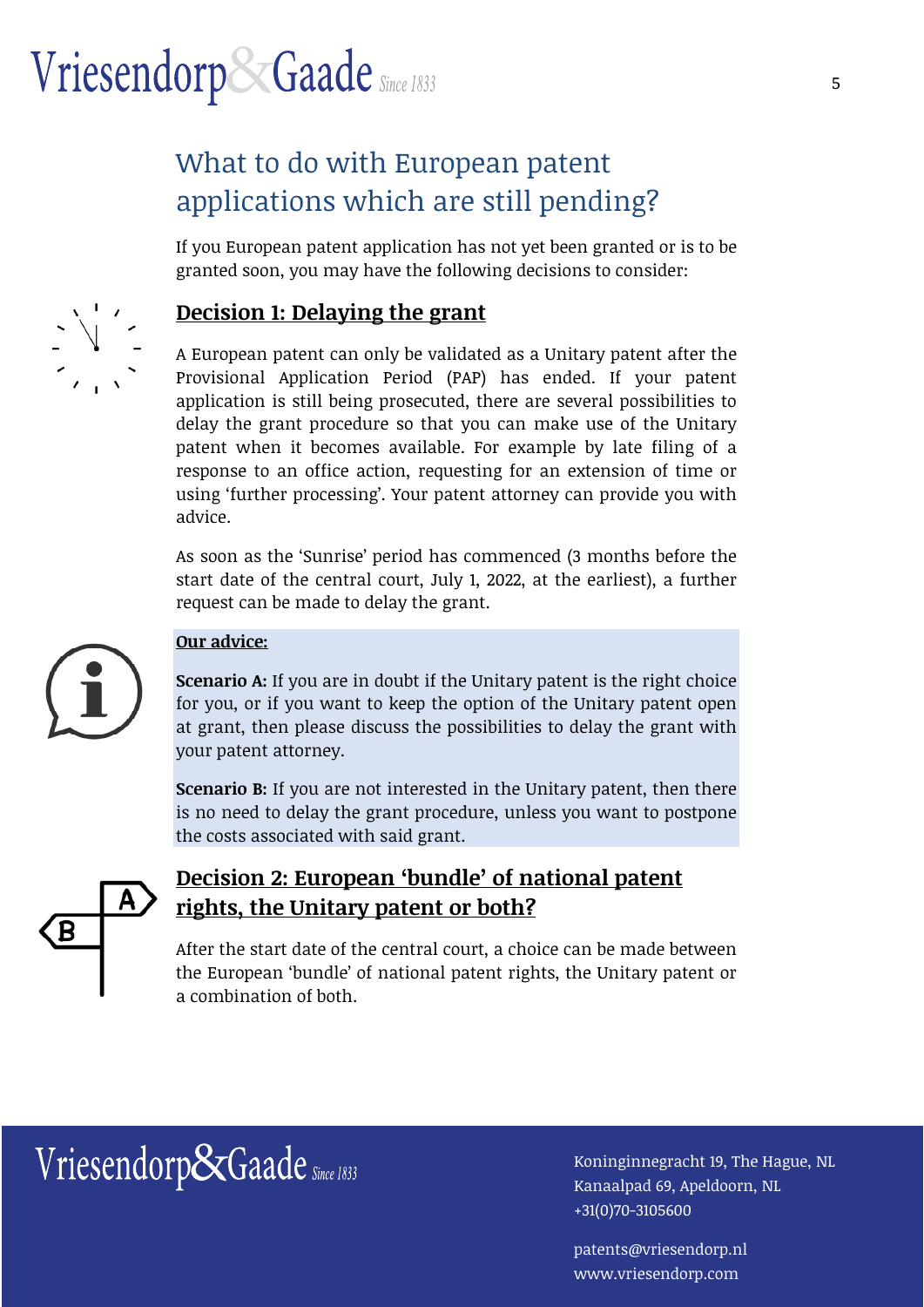The following considerations may help you determine the best choice:

#### **2.1. Country coverage**

As discussed earlier, there is big discrepancy between the country coverage of the European 'bundle' of national patent rights and the Unitary patent (see also the country list in the Appendix).

Fortunately, you do not have to choose between the European 'bundle' of national patent rights *or* the Unitary patent; you may also combine both types. In other words; the European 'bundle' of national patent rights and the Unitary patent can coexist.

You may for example choose to have a Unitary and in addition the European 'bundle' of national patent rights in on or more countries not covered by the Unitary patent, for example the United Kingdom, Spain and Poland.

#### **2.2. Costs**

To maintain a patent, you are required to pay an annually increasing renewal fee.

The renewal fee for a Unitary patent is based on the costs of maintaining a European 'bundle' of national patent rights in the top 4 of the EU countries where most European patents have been validated in the past.

If you want to obtain protection in more than 4 EU countries, a considerable cost saving is possible, which will continue as long as the Unitary patent is maintained.

However, it may be sufficient for your business to maintain the patent in only a few major countries of the European Union. If the number of EU countries is less than or equal to 4 countries, it may be financially more favorable to only validate the European patent in a 'bundle' of the countries of interest and not to use the Unitary patent.

In addition, with the Unitary patent you can save on translation costs and costs for other validation actions that are required per member state for the European 'bundle' of national patent rights.

## Wriesendorp&Gaade Since 1833 Koninginnegracht 19, The Hague, NL

Kanaalpad 69, Apeldoorn, NL +31(0)70-3105600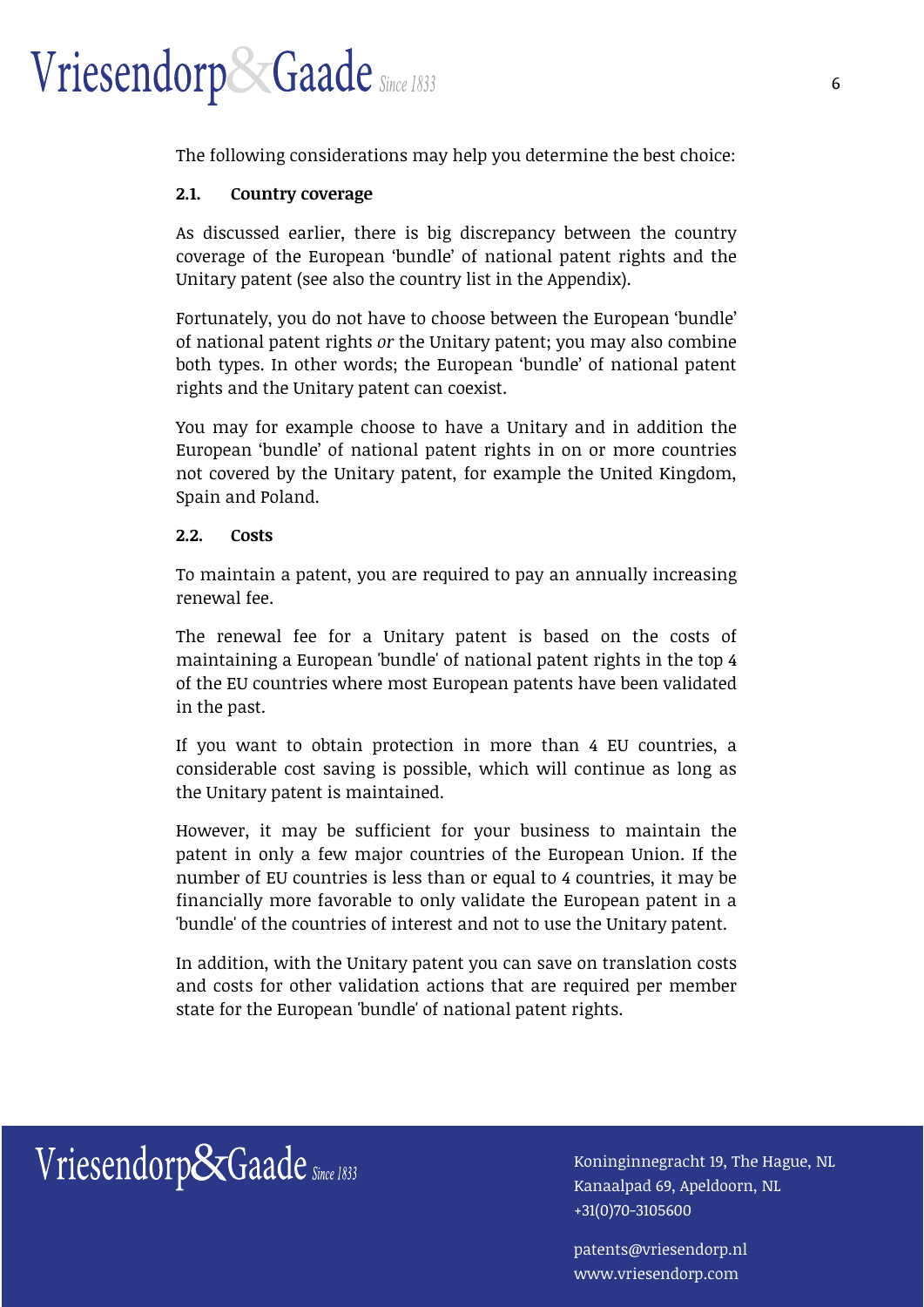#### **2.3. Flexibility**

A patent can be maintained for several years, up to a maximum of 20 years after filing. Unforeseen circumstances may arise during this term. For example, a sales market in a country may turn out to be less interesting in retrospect, or you may want to abandon patent protection in a few countries for economic reasons.

With the European 'bundle' of national patent rights, it is possible to stop the maintenance for each country separately and thus reduce the maintenance costs during the term of the European patent, without the 'bundle' lapsing in all countries.

The Unitary patent must be maintained as a whole, with the associated costs, but will also lapse as a whole if the annual maintenance fee is not paid!

#### **Our advice:**

**Scenario A:** If you want protection in a large number of countries at a relatively low cost, and you accept the risk that the patent could be invalidated in one go for all countries, then the Unitary patent, possibly supplemented with a European 'bundle' of some national patent rights, may be the right choice for you. In that case, you have no flexibility to reduce the annually increasing costs of the maintenance fees for the Unitary patent; it's 'all or nothing'.

**Scenario B:** If you want to make it difficult for the competition to invalidate your European patent centrally, if you are interested in a limited number of EU countries  $(≤ 4)$ , and/or if costs are less important, then a European 'bundle' of national patent rights may be the right choice for you. You have more flexibility to reduce the costs of the annually increasing maintenance fees.

## Wriesendorp&Gaade Since 1833 Koninginnegracht 19, The Hague, NL

Kanaalpad 69, Apeldoorn, NL +31(0)70-3105600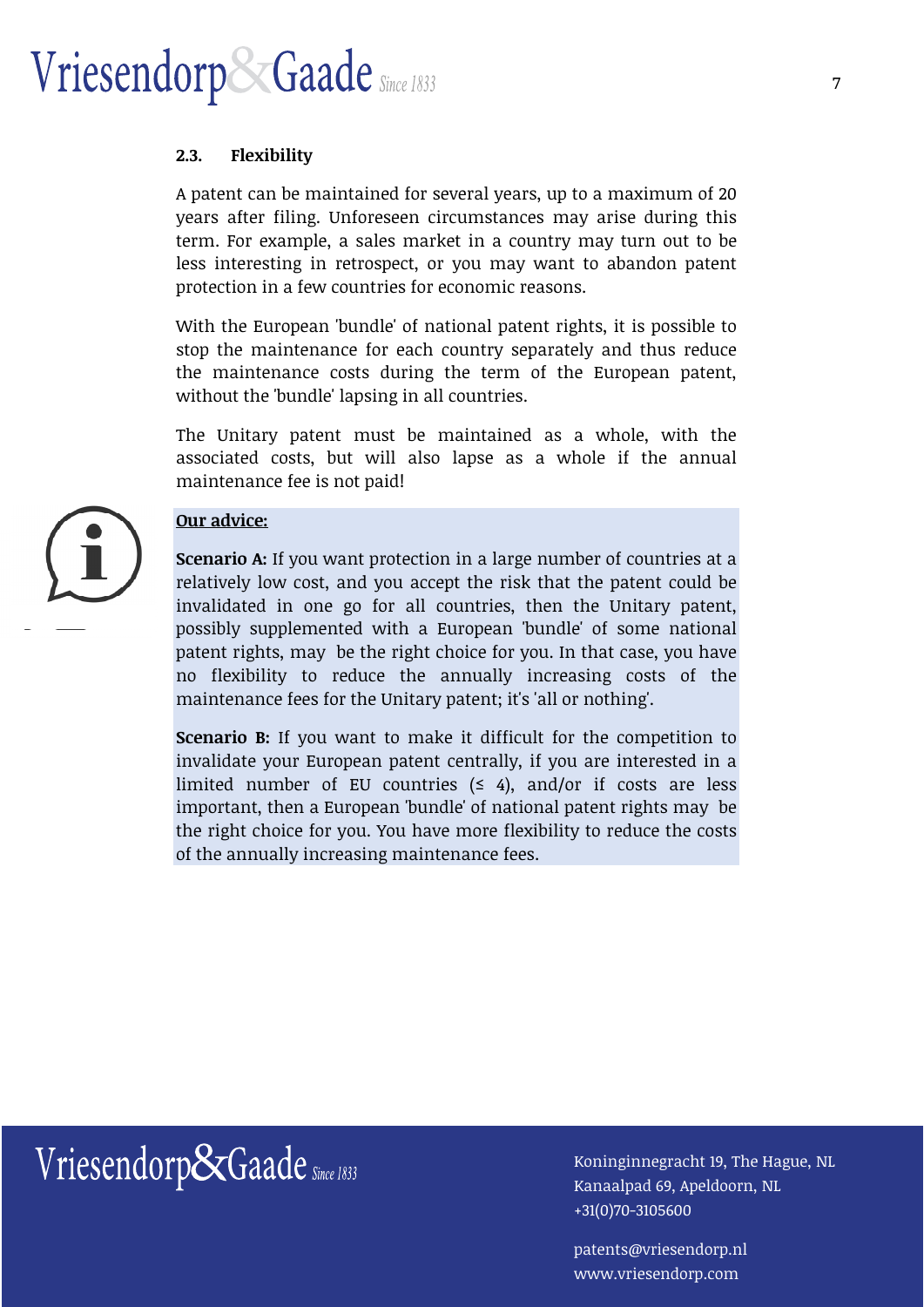

### **Decision 3: 'OPT IN' or 'OPT OUT' for European patent applications that are still pending**

At present, the case law differs per country and a strategic choice can often be made to file a court case in a country with a jurisdiction that may be beneficial to your interests. The future central court should lead to more uniform case law. However, the quality and direction of the central court's case law will depend on the experience of the judges which are currently being recruited from the member EU countries.

The Unitary patent automatically falls under the central court.

For the European 'bundle' of national patent rights, you can opt once for an 'OPT OUT' during a transition period of at least 7 years, so that the 'bundle' does not fall under the jurisdiction of the central court. Disputes are then settled on a national level. After the 'OPT OUT' you can still choose 'OPT IN' once, so that the 'bundle' falls under the jurisdiction of the central court again.



#### **Our advice:**

Whether an 'OPT OUT' is sensible for you depends on your specific situation. Due to the uncertainties about the case law of the central court, we generally advise choosing an 'OPT OUT' with a European 'bundle' of national patent rights.

**Important note: If you do not make a choice, the European 'bundle' of national patent rights will automatically fall under the jurisdiction of the central court ('OPT IN') after grant.** 

Therefore, pass on your choice to your patent attorney as soon as possible. This is possible during the 'Sunrise' period, but also now. Make your choice in any case before the end of the 'Sunrise' period, otherwise you run the risk that a dispute regarding your European 'bundle' of national patent rights is brought before the central court!

Wriesendorp&Gaade Since 1833 Koninginnegracht 19, The Hague, NL

Kanaalpad 69, Apeldoorn, NL +31(0)70-3105600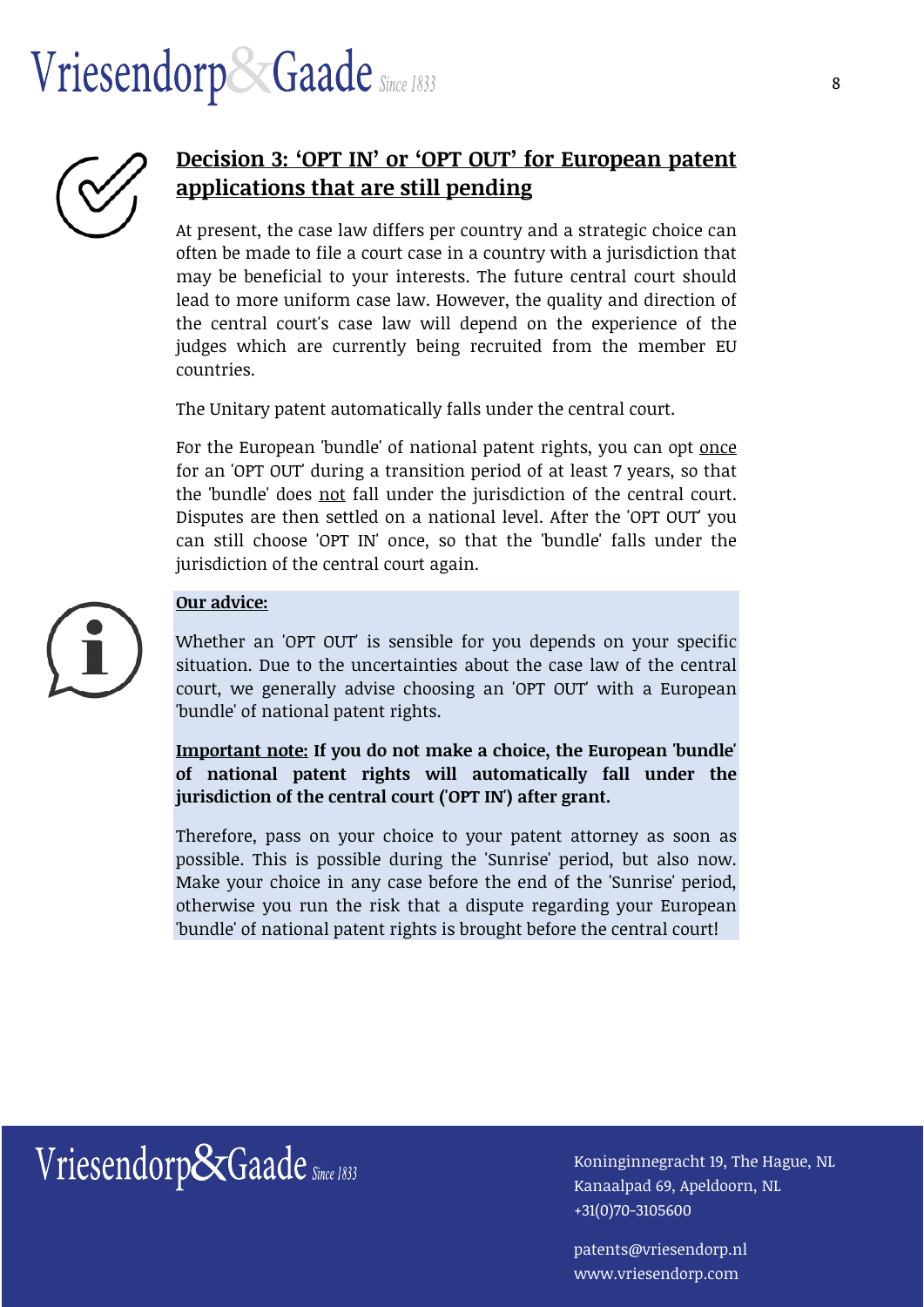### What to do with European patents which are already granted?

If you have European patents which have already been granted, then it is no longer possible to validate those patents as a Unitary patent. Still an important decision has to be made, namely the decision to 'OPT IN' or 'OPT OUT'.

### **Decision 4: 'OPT IN' or 'OPT OUT' for granted European patents**

For an existing European 'bundle' of national patent rights, you can also opt once for an 'OPT OUT' during a transition period of at least 7 years, so that the 'bundle' does not fall under the jurisdiction of the central court. Disputes are then settled on a national level. After the 'OPT OUT' you can still choose 'OPT IN' once, so that the 'bundle' falls under the jurisdiction of the central court again.

#### **Our advice:**

Whether an 'OPT OUT' is sensible for you depends on your specific situation. Due to the uncertainties about the case law of the central court, we generally advise choosing an 'OPT OUT' with a European 'bundle' of national patent rights.

**Important note: If you do not make a choice, the existing European 'bundle' of national patent rights will automatically fall under the jurisdiction of the central court ('OPT IN') after grant.** 

Therefore, pass on your choice to your patent attorney as soon as possible. This is possible during the 'Sunrise' period, but also now. Make your choice in any case before the end of the 'Sunrise' period, otherwise you run the risk that a dispute regarding your European 'bundle' of national patent rights is brought before the central court!



## Wriesendorp&Gaade Since 1833 Koninginnegracht 19, The Hague, NL

Kanaalpad 69, Apeldoorn, NL +31(0)70-3105600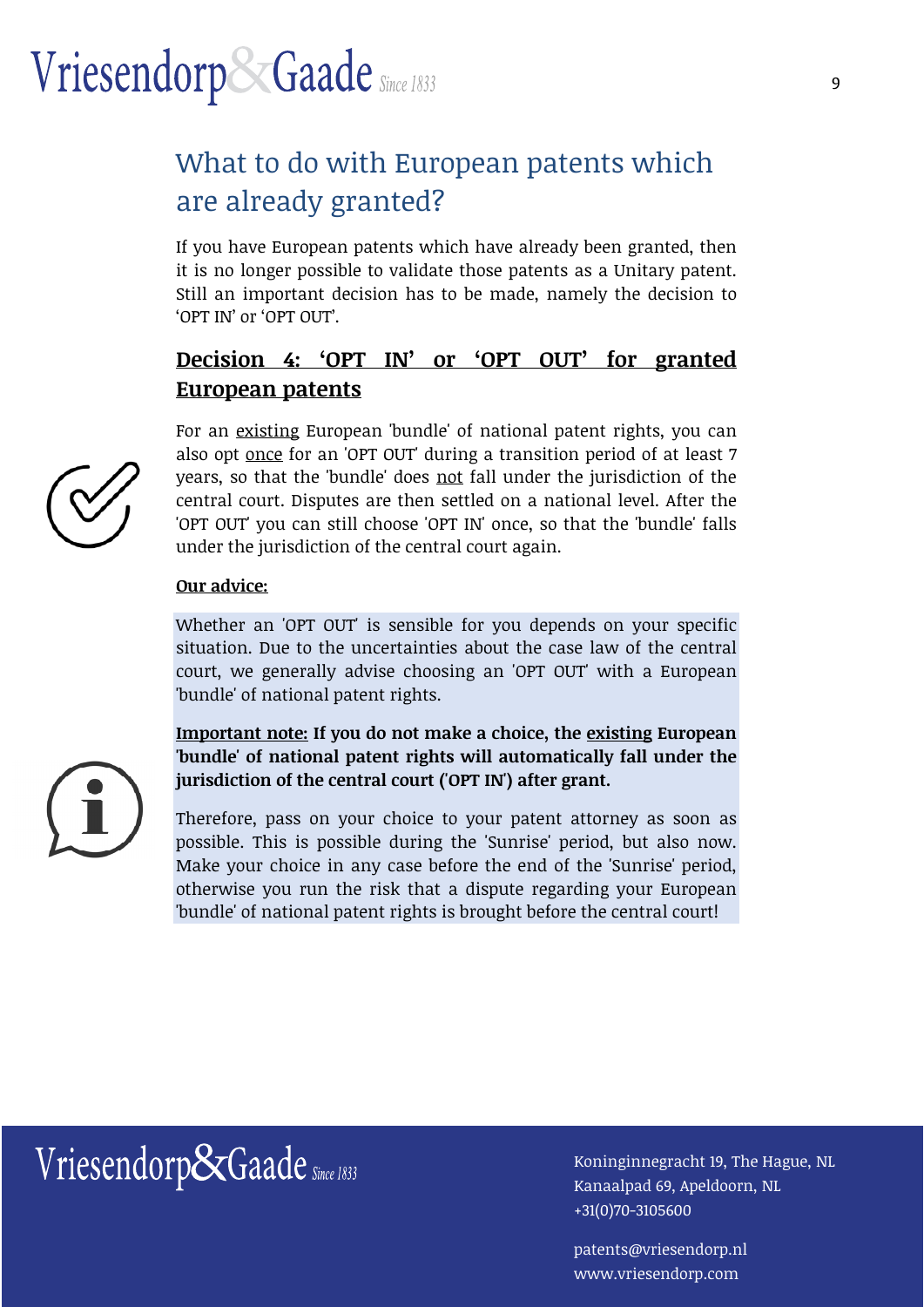

### The alternative: the 'National route'

After a transitional period of 7 years (which may be extended with 7 years), it will no longer be possible to 'OPT OUT' the European 'bundle' of national patent rights from the jurisdiction of the central court. Disputes regarding the European 'bundle' of national patent rights as well as the Unitary patent will both be delt with by the central court, unless parties agree to choose to have the dispute treated nationally.

If you have not yet filed a European patent application, then the filing of multiple national patent applications is perhaps an option to avoid falling under the jurisdiction of the central court.

Important note: the filing of multiple national applications will be more expensive than a European patent application very fast, depending on the selection of countries. The break-even point will be around 3 countries, depending on the translation costs for the chosen countries.

Wriesendorp&Gaade Since 1833 [19] Koninginnegracht 19, The Hague, NL

Kanaalpad 69, Apeldoorn, NL +31(0)70-3105600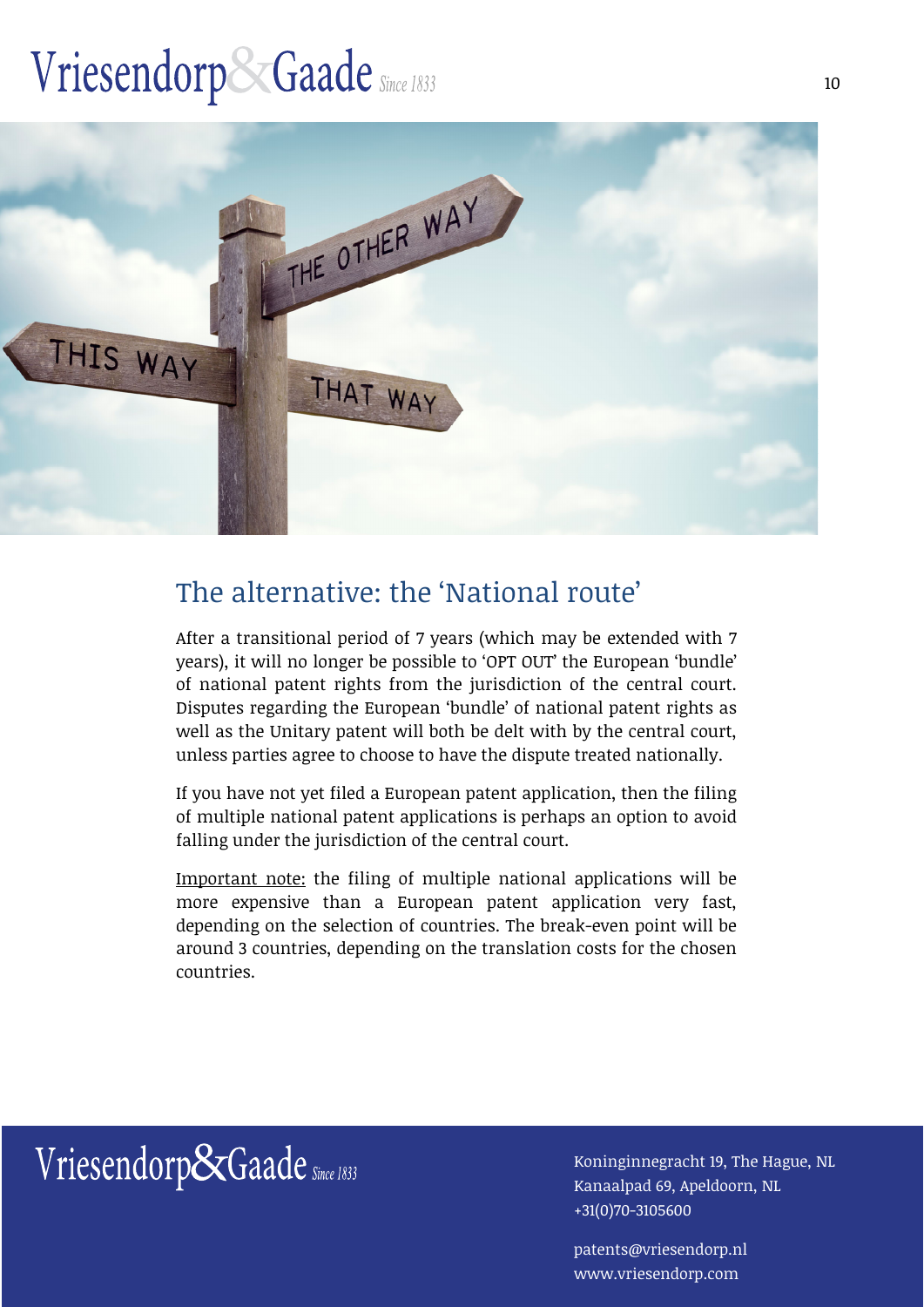

### Summary

We have briefly summarized the most important considerations in the overview below:

|                                              | European 'Bundle'                                                                                                                                                                                                                       | Unitary patent                                              | <b>Nationale route</b>                            |
|----------------------------------------------|-----------------------------------------------------------------------------------------------------------------------------------------------------------------------------------------------------------------------------------------|-------------------------------------------------------------|---------------------------------------------------|
| Procedure up to<br>grant                     | Existing European examination and grant<br>procedure                                                                                                                                                                                    |                                                             | Per country                                       |
| Grant                                        | European 'Bundle' of national patent rights<br>and/or the Unitary patent<br>When choosing the 'bundle': during a transitional<br>period of at least 7 years, the choice to 'OPT IN'<br>and 'OPT OUT' for central processing of disputes |                                                             | Per country                                       |
| <b>Validation in</b><br>member states        | Validation per member<br>state                                                                                                                                                                                                          | One validation for all<br>participating EU<br>member states | Per country                                       |
| Number of<br>member states<br>(see Appendix) | 38 member states +<br>extension/validation<br>states, see Appendix                                                                                                                                                                      | 24 EU member states<br>(expected), see<br>Appendix          | N.A.                                              |
| Annual renewal                               | An annually increasing<br>fee per member state                                                                                                                                                                                          | An annually<br>increasing fee per<br>Unitary patent         | An annually<br>increasing fee<br>for each country |
| <b>Disputes</b>                              | If 'OPT OUT':<br>Nationally<br>If 'OPT IN':<br>Centrally, unless both<br>parties agree to go<br>nationally                                                                                                                              | Centrally                                                   | Per country                                       |
| Expiration                                   | Per member state                                                                                                                                                                                                                        | All at once for all<br>participating EU<br>member states    | Per country                                       |
| <b>Costs</b>                                 | Cheaper at $\leq 4$ member<br>states                                                                                                                                                                                                    | Cheaper at $> 4$ EU<br>member states                        | Cheaper at $\leq$ 3<br>countries                  |

## $Vriesendorp\&Gaade_{\textit{Since 1833}}\qquad \qquad \text{Koninginnegative, NLP and G. The Hague, NL}$

Kanaalpad 69, Apeldoorn, NL +31(0)70-3105600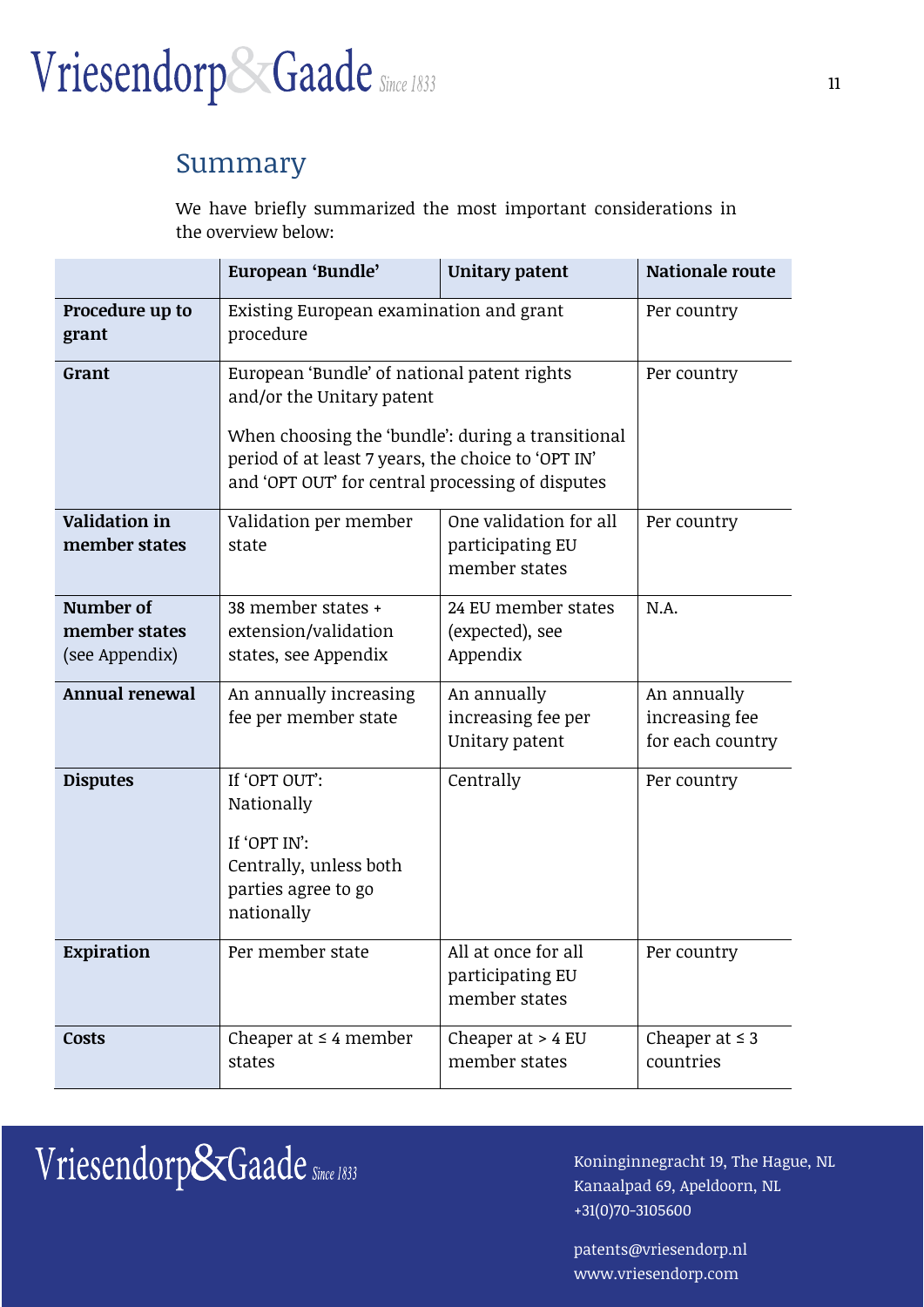### Appendix

#### **Member states**

|                            |                 | 'Bundle' (38)           | Unitary patent (24)       |
|----------------------------|-----------------|-------------------------|---------------------------|
| ${\rm AL}$                 | Albania         |                         | ×                         |
| AT                         | Austria         | $\overline{\checkmark}$ | $\overline{\checkmark}$   |
| BE                         | Belgium         | $\overline{\checkmark}$ | $\checkmark$              |
| BG                         | Bulgaria        | $\checkmark$            | ✓                         |
| CH                         | Switzerland     | $\checkmark$            | $\boldsymbol{\mathsf{x}}$ |
| <b>CY</b>                  | Cyprus          | ✓                       | Expected                  |
| CZ                         | Czechia         | $\checkmark$            | Expected                  |
| DE                         | Germany         | $\overline{\checkmark}$ | $\checkmark$              |
| DK                         | Denmark         | $\checkmark$            | ✓                         |
| EE                         | Estonia         | $\overline{\checkmark}$ | $\sqrt{}$                 |
| ES                         | Spain           | ✓                       | ×                         |
| FI                         | Finland         | $\checkmark$            | ✓                         |
| FR                         | France          | $\checkmark$            | ✓                         |
| $\mathbb{G}\mathbb{B}$     | United Kingdom  | $\checkmark$            | ×                         |
| GR                         | Greece          | $\checkmark$            | Expected                  |
| HR                         | Croatia         | $\overline{\checkmark}$ | ×                         |
| HU                         | Hungary         | $\checkmark$            | Expected                  |
| IE                         | Ireland         | $\checkmark$            | Expected                  |
| IS                         | Iceland         | $\overline{\checkmark}$ | $\pmb{\times}$            |
| $\ensuremath{\mathsf{IT}}$ | Italy           | $\checkmark$            | $\checkmark$              |
| LI                         | Liechtenstein   | $\overline{\checkmark}$ | $\pmb{\times}$            |
| $\mathop{\rm LT}\nolimits$ | Lithuania       | $\checkmark$            | $\checkmark$              |
| LU                         | Luxembourg      | $\checkmark$            | $\checkmark$              |
| LV                         | Latvia          | $\checkmark$            | $\checkmark$              |
| $MC$                       | Monaco          | $\overline{\checkmark}$ | ×                         |
| $\ensuremath{\mathsf{MK}}$ | North Macedonia | $\checkmark$            | ×                         |
| MT                         | Malta           | $\overline{\checkmark}$ | $\checkmark$              |
| $\rm NL$                   | Netherlands     | ✓                       | ✓                         |
| N <sub>O</sub>             | Norway          | $\checkmark$            | ×                         |
| PL                         | Poland          | ✓                       | ×                         |
| PT                         | Portugal        | ✓                       | $\checkmark$              |
| R <sub>O</sub>             | Romania         | $\checkmark$            | Expected                  |
| RS                         | Serbia          | $\overline{\checkmark}$ | $\pmb{\times}$            |
| <b>SE</b>                  | Sweden          | $\checkmark$            | $\overline{\checkmark}$   |
| SI                         | Slovenia        | $\overline{\checkmark}$ | $\overline{\checkmark}$   |
| SK                         | Slowakia        | $\checkmark$            | Expected                  |
| SM                         | San Marino      | $\checkmark$            | ×                         |
| TR                         | Turkey          | $\overline{\checkmark}$ | $\pmb{\times}$            |

 $Vriesendorp\&Gaade$  Since 1833  $\frac{1}{1000}$  Koninginnegracht 19, The Hague, NL

Kanaalpad 69, Apeldoorn, NL +31(0)70-3105600